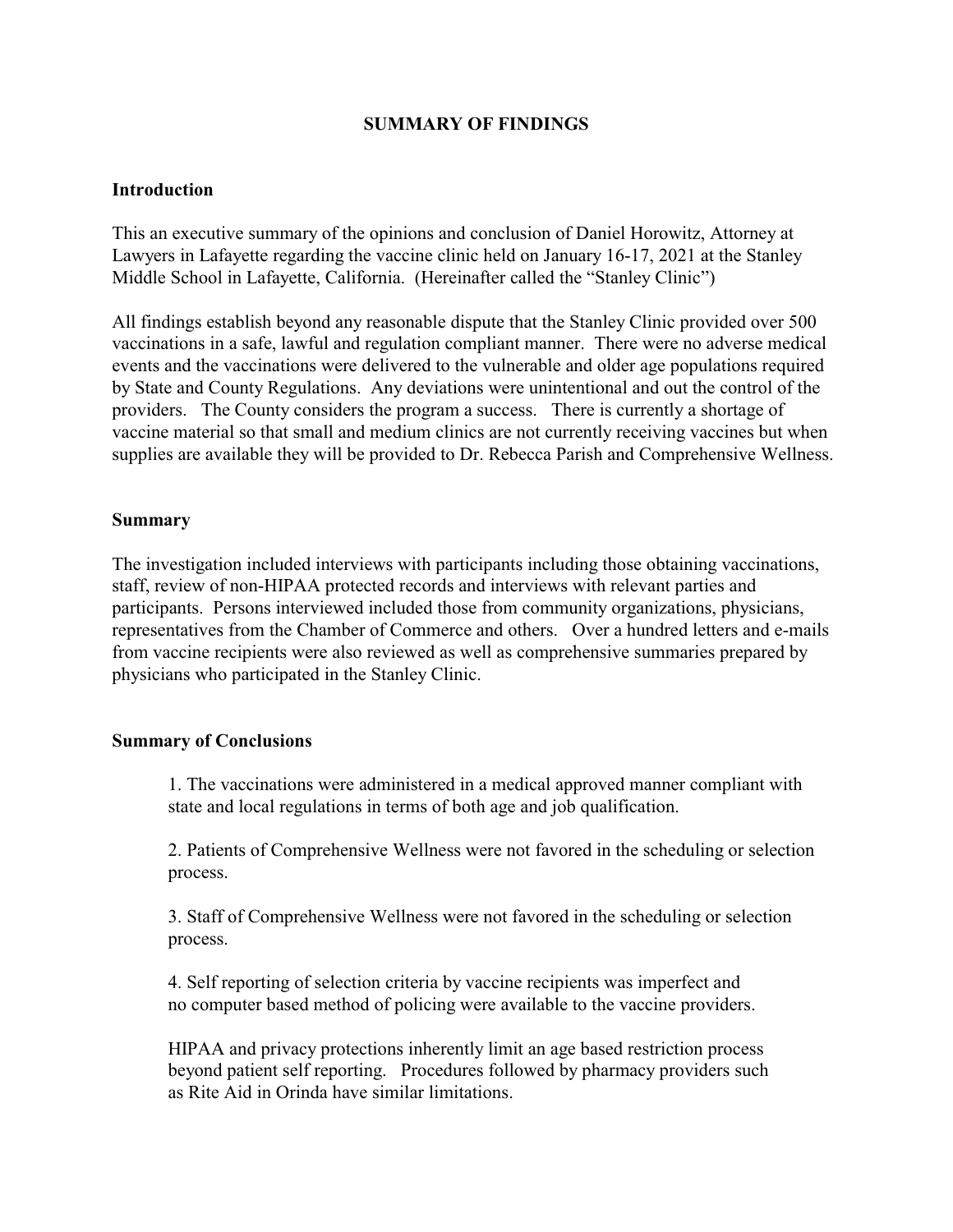There is no central data base or system by which a non-law enforcement or noncounty medical practice can access public records without violating statutory and constitutional privacy protections.

For this reason, pharmacies and clinics such as the Stanley Clinic must rely primarily upon self reporting by patients which has inherent flaws. Despite these inherent limitations, the January 16, 2021 Stanley Clinic vaccination program was compliant with the generally accepted standards in this community.

The number of vaccinations administered in the limited period of time far exceeded the average number of vaccinations per hour that other small programs have achieved and reflects an excellent organizational structure.

5. Quality of care and safety of administration was excellent. There were no reported side effects or adverse incidents. The program had full emergency equipment and far more trained medical staff than is required by state or county rules or regulations. While no adverse events occurred, the Stanley Clinic was highly qualified to address any medical issues if they did arise.

6. The vaccines were properly utilized and additional doses per medically accepted standards were obtained from the Pfizer bottles. There were no wasted vaccinations.

### **Discussion**

The success of the Stanley Clinic was attested to by over a hundred e-mails, letters and testimonials from patients, doctors and volunteers. The results were also reviewed by Dr. Ori Tzvieli is the Medical Director, Public Health Division, Contra Costa County Health Services.

Dr. Tzvieli is on the clinical faculty at UCSF School of Medicine. He obtained his medical degree at UCSF and he also holds a Masters in Public Health from the University of California, Berkeley. Dr. Tzvieli is responsible for administering and supervising the distributions of vaccines in Contra Costa County.

Dr. Tzvieli has reviewed the vaccination procedures and performance of the Stanley Clinic on January 16-17, 2021. He has expressed directly to this writer, his appreciation for the fact that hundreds of people were successfully vaccinated. He has indicated that on that date he had more vaccination supplies than he had trained professionals to administer the vaccine. He was highly appreciative of the donation of time by Dr. Rebecca Parish, Comprehensive Wellness and the other physicians and volunteers who made it possible to deliver the vaccine to those who would not otherwise have received it.

Dr. Tzvieli reviewed Stanley Clinic to ensure that there was a fair and equitable distribution of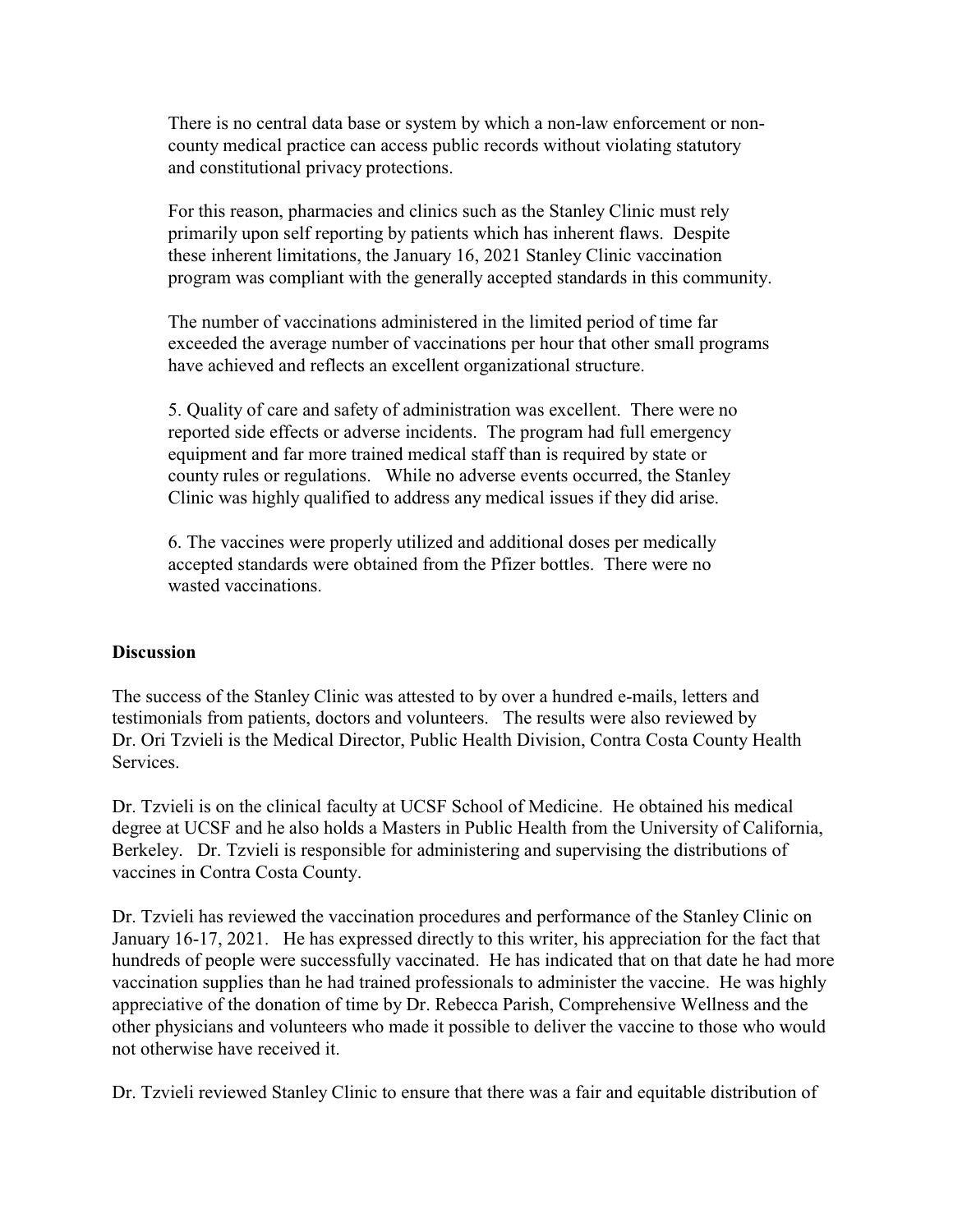the vaccine. He did this as is standard role in his role as Medical Director and in response to a reported complaint. Dr. Tzvieli found that while allocation was not perfect, the goals of the program and the County were met and any deviations from the strict 65 year old + rule was unintentional on the part of Comprehensive Wellness and Dr. Rebecca Parish.

Our investigation confirms this and based upon both public and confidential information, finds that any deviation was consistent with those throughout vaccination centers in this area.

Dr. Tzvieli did necessarily and correctly suspend any vaccination activity during the time that a complaint was made and investigated. This was reported in the press and incorrectly gave the impression that this suspension was in some manner punitive or conclusion based. That is inaccurate. The suspension is required in order to protect the public and it reflects only the fact that a complaint was made. The resolution in favor of Dr. Parish and Comprehensive Wellness is not a reportable event which is to some degree unfortunate as the automatic suspension is a public event. As the paradigm for vaccine administration has now shifted to large institutions only, the limitations on individual medical practices providing vaccinations is a systemic public health choice and unrelated to the unfounded complaint.

Since the vaccination clinic of January 16-17, 2021 there are now sufficient facilities to administer the vaccine (e.g. John Muir Health) and he now faces an oversupply of technicians and doctors to administer and shortage of actual vaccine supply. For this reason, he has suspended vaccination programs of the type that Dr. Rebecca Parish has sponsored until additional supply is available. When he obtains additional vaccine supplies, he intends to reinstate the program for small and medium providers to vaccinate and Dr. Parish / Comprehensive Wellness will be included in that allocation.

Dr. Tzvieli guarantees that all patients receiving vaccinations at the January 16-17, 2021 clinic will receive their second vaccination in timely and proper manner. He has staff directing contacting all patients to give this assurance. It is likely that the vaccine with be through John Muir Health or a county facility, unless the supply of vaccine expands. The same vaccine administered on January 16-17, 2021 will be available as the second dose.

# **Additional Issues**

The vaccine distribution and availability issues and the unfounded complaint of unfair distribution at the Stanley clinic underscores real and critical issues relating to vaccine distribution. Without regard to the political or social issues which underlie distribution inequalities, it is a fact that African-American, Hispanic and other identifiably minority populations are not receiving the vaccine consistent with other identifiable groups.

The team at Comprehensive Wellness has shared this concern with various community groups and is working on taking the lessons learned from the Stanley Clinic and applying them to under served communities. While small and medium sized programs can only supplement large scale public health projects, Dr. Rebecca Parish believes that a well organized and community